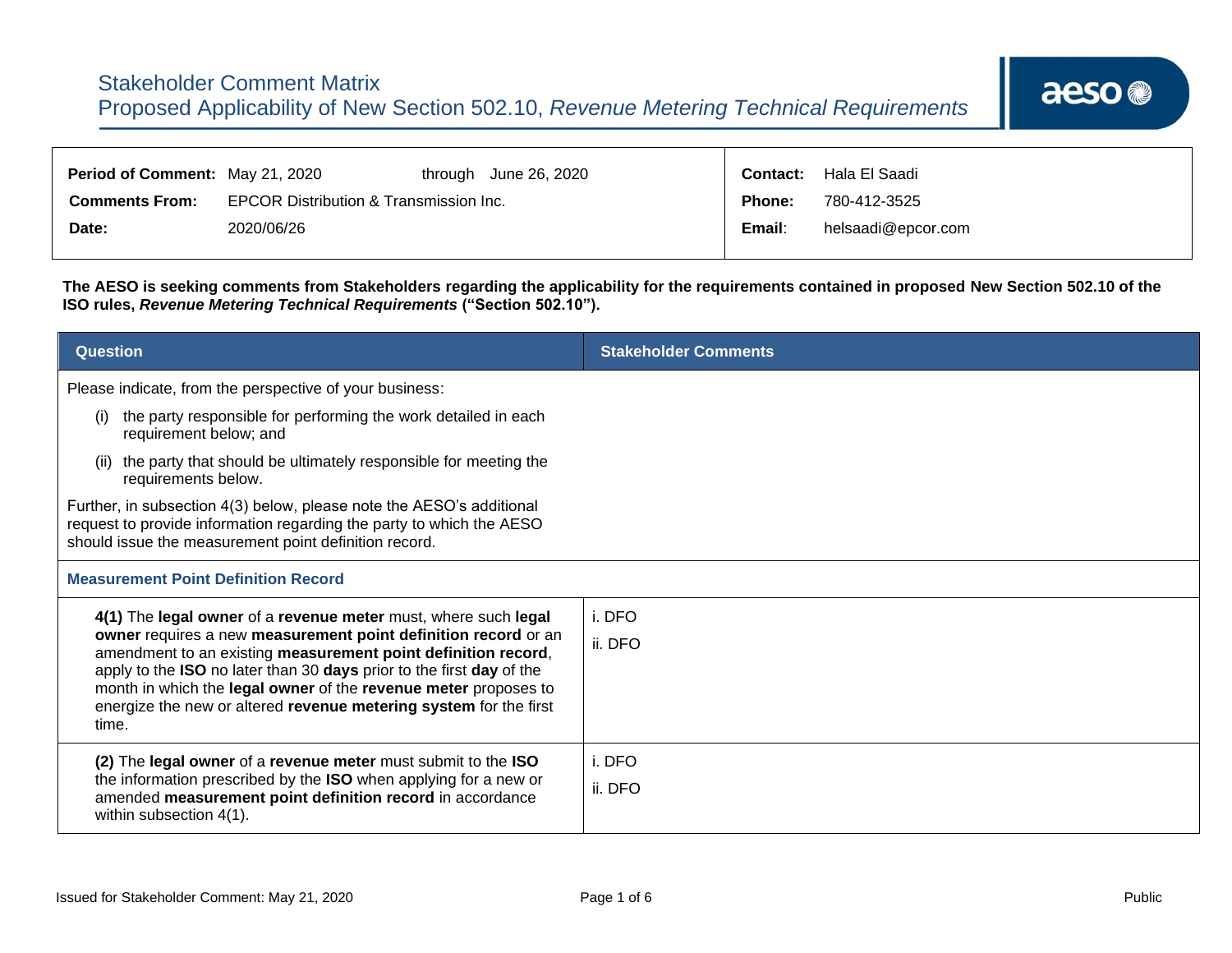

| <b>Question</b>                                                                                                                                                                                                                                                               | <b>Stakeholder Comments</b> |
|-------------------------------------------------------------------------------------------------------------------------------------------------------------------------------------------------------------------------------------------------------------------------------|-----------------------------|
| Please provide information regarding the party to which the AESO should<br>issue the measurement point definition record.                                                                                                                                                     | i. DFO<br>ii. DFO           |
| (3) The ISO must issue a measurement point definition record<br>for a measurement point to the legal owner of the revenue<br>meter, or to a person designated by the legal owner of the<br>revenue meter, if the information submitted in accordance with<br>subsection 4(2): |                             |
| (4) The legal owner of a revenue meter must install and operate a                                                                                                                                                                                                             | i. DFO                      |
| revenue meter in accordance with measurement point definition<br>record issued by the ISO in accordance with subsection 4(3)                                                                                                                                                  | ii. DFO                     |
| <b>Revenue Meter</b>                                                                                                                                                                                                                                                          |                             |
| 5(1) The legal owner of a revenue meter must ensure that the                                                                                                                                                                                                                  | i. DFO                      |
| revenue meter is approved, verified, sealed, re-verified and sealed,<br>as applicable, in accordance with the Electricity and Gas<br>Inspections Act, RSC 1985 c E-4, as amended.                                                                                             | ii. DFO                     |
| (2) The legal owner of a revenue meter must ensure that the                                                                                                                                                                                                                   | i. DFO                      |
| revenue meter has an accuracy class rating that is less than or<br>equal to 0.2% for Watthour measurement if:                                                                                                                                                                 | ii. DFO                     |
| (a) the capacity of the metering point of the revenue meter is<br>greater than or equal to 1.0 MVA; and                                                                                                                                                                       |                             |
| (b) the revenue meter is not the subject of a dispensation<br>under the Electricity and Gas Inspection Act, RSC 1985 c E-4,<br>as amended.                                                                                                                                    |                             |
| (3) The legal owner of a revenue meter must ensure that the                                                                                                                                                                                                                   | i. DFO                      |
| revenue meter has an accuracy class rating that is less than or<br>equal to 0.5% for Varhour measurement if:                                                                                                                                                                  | ii. DFO                     |
| (a) the capacity of the metering point of the revenue meter is<br>greater than or equal to 1.0 MVA; and                                                                                                                                                                       |                             |
| (b) the revenue meter is not the subject of a dispensation                                                                                                                                                                                                                    |                             |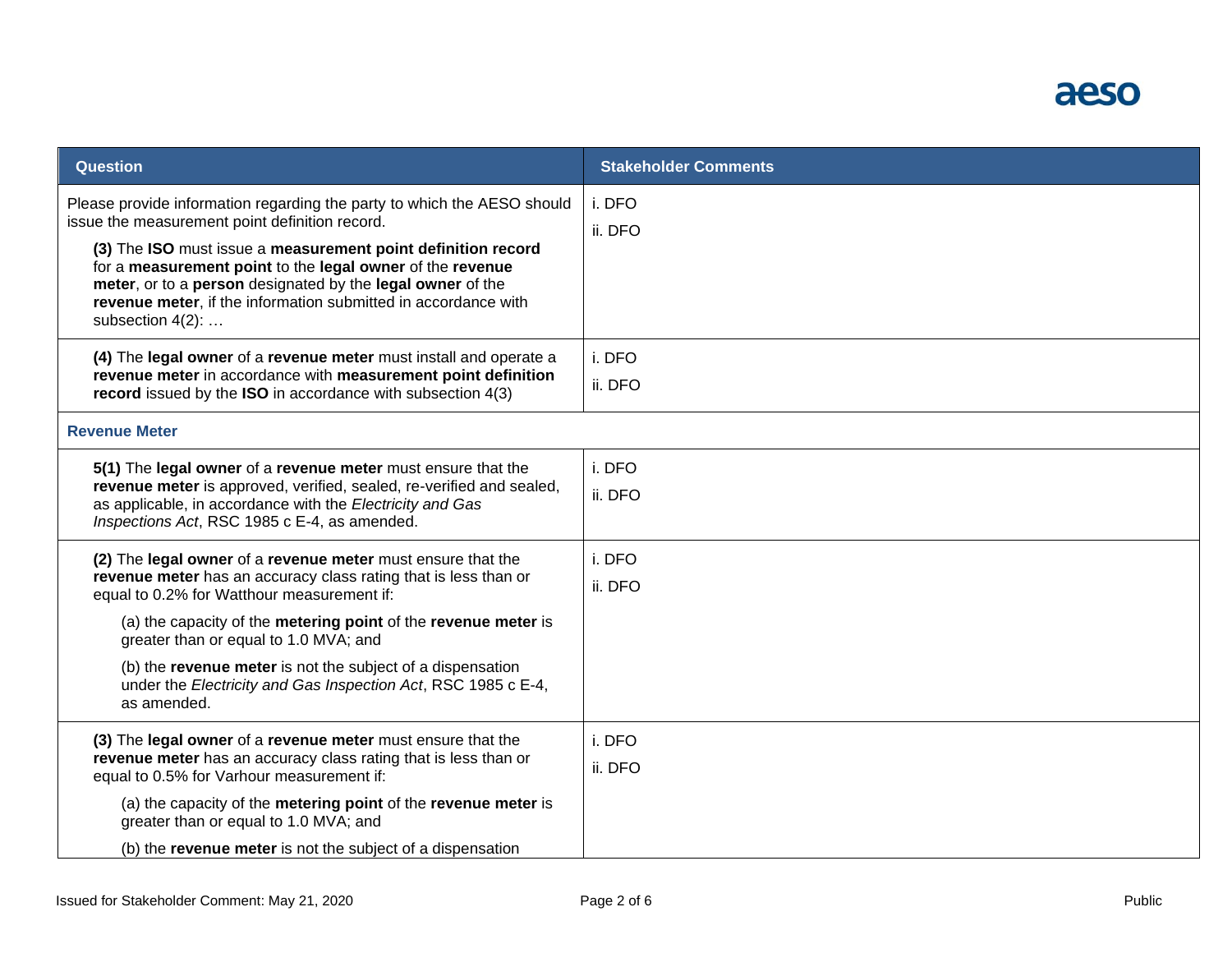

| Question                                                                                                                                                                                                                                                                                                                                                              | <b>Stakeholder Comments</b> |
|-----------------------------------------------------------------------------------------------------------------------------------------------------------------------------------------------------------------------------------------------------------------------------------------------------------------------------------------------------------------------|-----------------------------|
| under the Electricity and Gas Inspection Act, RSC 1985 c E-4,<br>as amended.                                                                                                                                                                                                                                                                                          |                             |
| <b>Measurement Transformer</b>                                                                                                                                                                                                                                                                                                                                        |                             |
| 6(1) The legal owner of a revenue meter must ensure that the<br>measurement transformer has an accuracy class rating less than<br>or equal to 0.3% if:                                                                                                                                                                                                                | i. DFO<br>ii. DFO           |
| (a) the capacity of the metering point of the revenue meter is<br>greater than or equal to 1.0 MVA; and                                                                                                                                                                                                                                                               |                             |
| (b) the revenue meter is not the subject of a dispensation<br>under the Electricity and Gas Inspection Act, RSC 1985 c E-4,<br>as amended.                                                                                                                                                                                                                            |                             |
| (2) The legal owner of a revenue meter must, unless the ISO<br>approves otherwise, ensure that the measurement transformer:<br>(a) is located and connected without compensation methods;<br>(b) produces a real metering point; and                                                                                                                                  | i. DFO<br>ii. DFO           |
| (c) has a dedicated current transformer core for measurement.                                                                                                                                                                                                                                                                                                         |                             |
| <b>Metering Data Services</b>                                                                                                                                                                                                                                                                                                                                         |                             |
| 7(1) The legal owner of a revenue meter must retain metering<br>data from the revenue metering system, including a record of final<br>estimates and adjustments and the method used to perform the<br>estimates or adjustments, in the electronic format specified in the<br>Commission's Rule 021: Settlement System Code Rules for a<br>period of at least 8 years. | i. DFO<br>ii. DFO           |
| (2) The legal owner of a revenue meter must process metering<br>data for each measurement point in accordance with the algorithm<br>in the measurement point definition record issued in accordance<br>with subsection 4(3).                                                                                                                                          | i. DFO<br>ii. DFO           |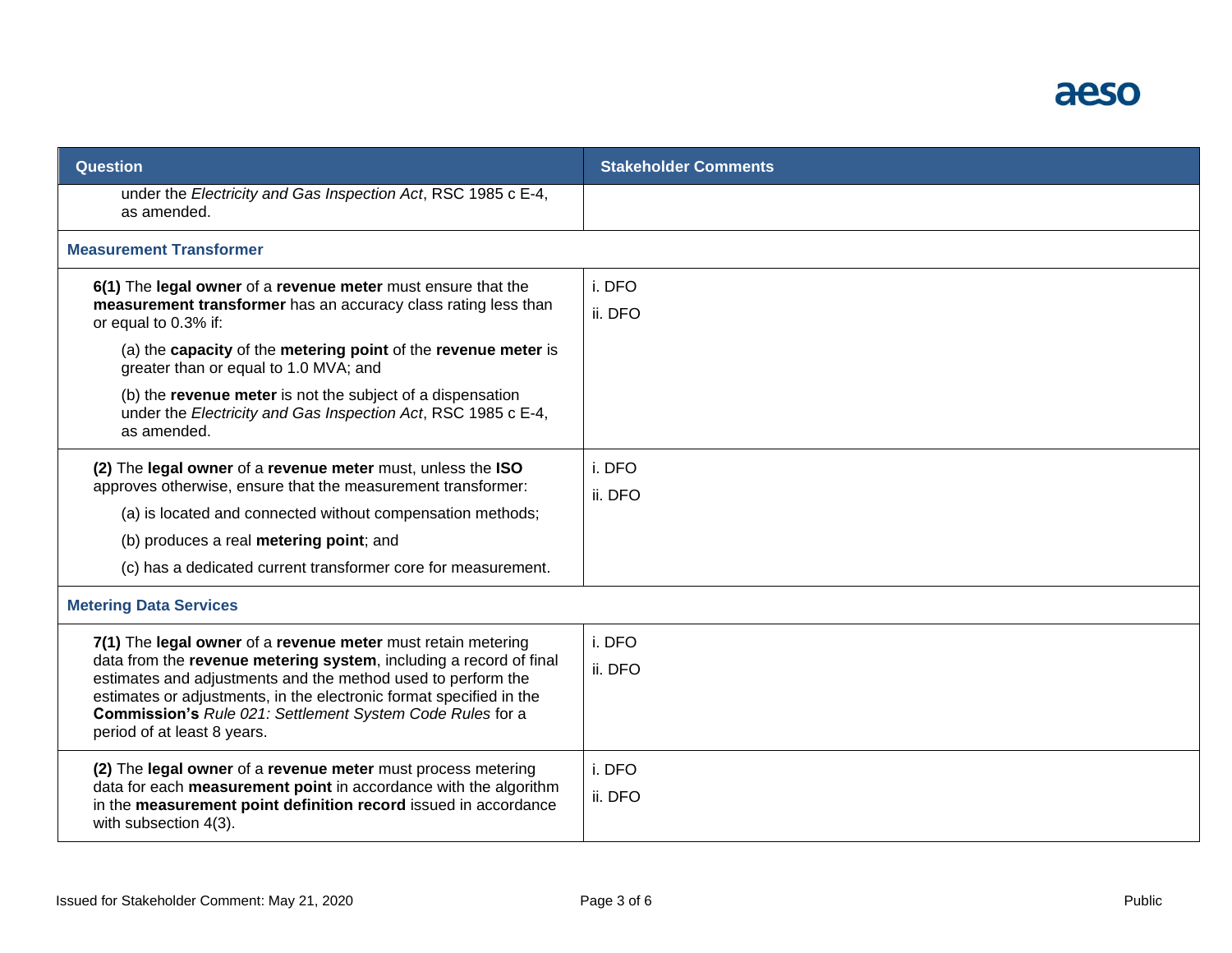

| <b>Question</b>                                                                                                                                                                                                                                                                             | <b>Stakeholder Comments</b> |
|---------------------------------------------------------------------------------------------------------------------------------------------------------------------------------------------------------------------------------------------------------------------------------------------|-----------------------------|
| (3) The legal owner of a revenue meter must, within 30 days of<br>energizing the revenue meter for the first time, validate the<br>metering equipment and the metering data using reasonable<br>methods and alternative data sources.                                                       | i. DFO<br>ii. DFO           |
| <b>Revenue Meter Testing and Reporting</b>                                                                                                                                                                                                                                                  |                             |
| 8(2) The legal owner of a revenue meter must provide the results<br>of the in-situ test performed in subsection 8(1) to ISO if the test<br>resulted in an error measurement of +/- 3%.                                                                                                      | i. DFO<br>ii. DFO           |
| (3) The legal owner of a revenue meter must, at the request of the<br><b>ISO:</b><br>(a) undertake and complete in-situ tests for the metering<br>equipment within a mutually agreed time frame; and<br>(b) report the results to the ISO within 30 days of receiving the<br>ISO's request. | i. DFO<br>ii. DFO           |
| <b>Measurement Data Corrections</b>                                                                                                                                                                                                                                                         |                             |
| 9(1) The legal owner of a revenue meter must, if the legal owner<br>discovers an error in measurement data that has been submitted<br>to the ISO for financial settlement, notify the ISO of the error as<br>soon as practicable in the form the ISO specifies.                             | i. DFO<br>ii. DFO           |
| (2) The legal owner of a revenue meter must include the following<br>information in the notice referred to in subsection 9(1):<br>(a) the reason for the error; and<br>(b) the correct measurement data.                                                                                    | i. DFO<br>ii. DFO           |
| (4) The legal owner of a revenue meter must submit the correct<br>measurement data to the ISO as soon as practicable if the ISO's<br>review in subsection 9(3) confirms that the previously submitted                                                                                       | i. DFO<br>ii. DFO           |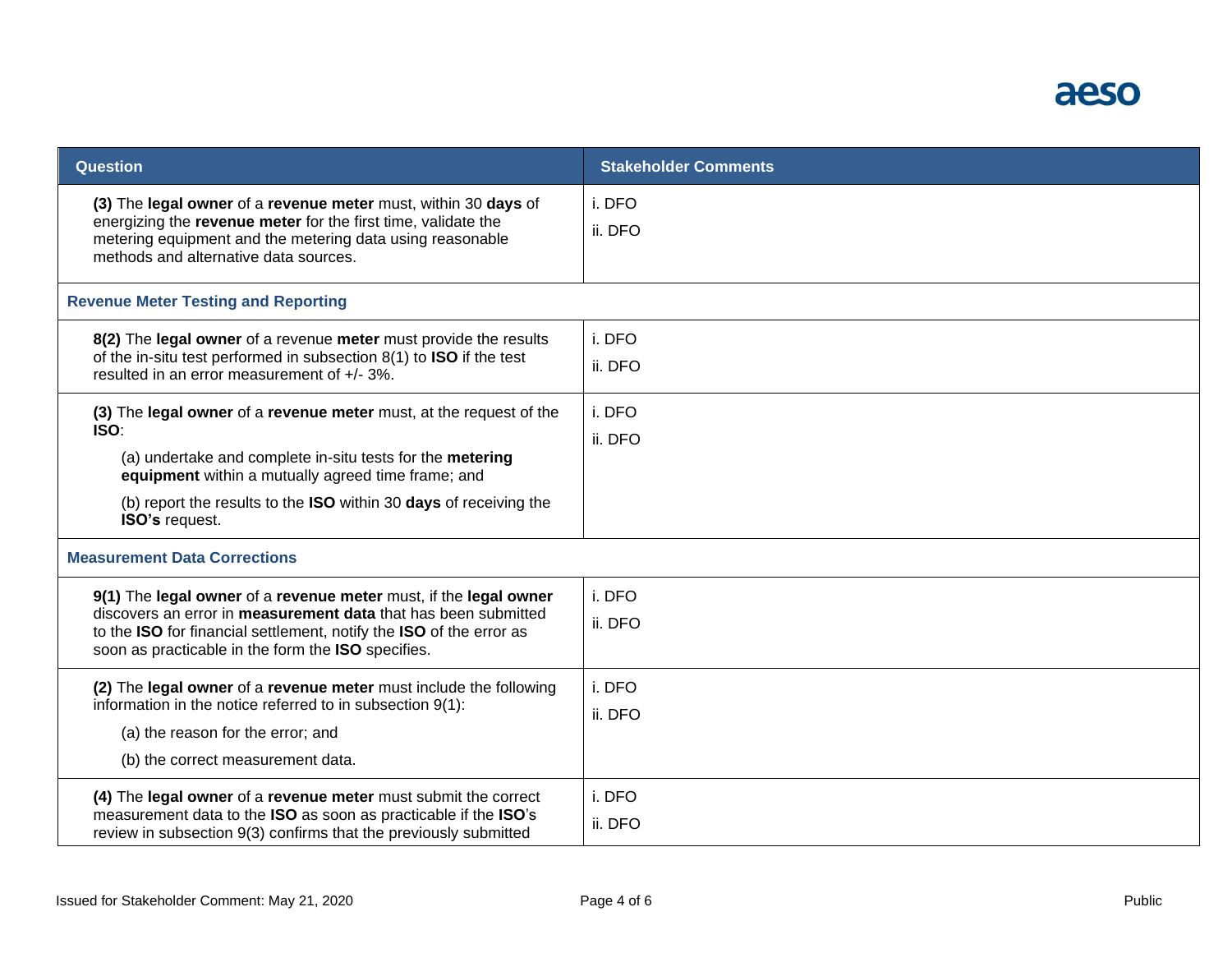

| measurement data was erroneous.                                                                                                                                                                       |  |
|-------------------------------------------------------------------------------------------------------------------------------------------------------------------------------------------------------|--|
|                                                                                                                                                                                                       |  |
|                                                                                                                                                                                                       |  |
| <b>Restoration</b>                                                                                                                                                                                    |  |
| i. DFO<br>10(1) The legal owner of a revenue meter must, upon becoming                                                                                                                                |  |
| aware of a failure of the revenue metering system that may result<br>ii. DFO<br>in a restatement of measurement data that has been submitted to<br>the ISO, notify the ISO in writing of the failure. |  |
| i. DFO<br>(2) The legal owner of a revenue meter must, within 30 days of<br>providing the notification under subsection 10(1):                                                                        |  |
| ii. DFO<br>(a) investigate and determine the nature and extent of the<br>failure;                                                                                                                     |  |
| (b) provide the ISO with written notification detailing the nature<br>and extent of the failure; and                                                                                                  |  |
| (c) submit to the ISO a plan to restore the revenue metering<br>system.                                                                                                                               |  |
| i. DFO<br>(3) The ISO must:                                                                                                                                                                           |  |
| (a) $[]$ ; or<br>ii. DFO                                                                                                                                                                              |  |
| (b) direct the legal owner of the revenue meter to amend the<br>restoration plan in a manner that will resolve the failure within a<br>reasonable amount of time.                                     |  |
| i. DFO<br>(4) The legal owner of a revenue meter must amend the                                                                                                                                       |  |
| restoration plan in accordance with the ISO's direction provided in<br>ii. DFO<br>subsection 10(3)(b).                                                                                                |  |
| i. DFO<br>(5) The legal owner of a revenue meter must restore the revenue                                                                                                                             |  |
| metering system in accordance with:<br>ii. DFO<br>(a) the restoration plan approved by the ISO pursuant to                                                                                            |  |